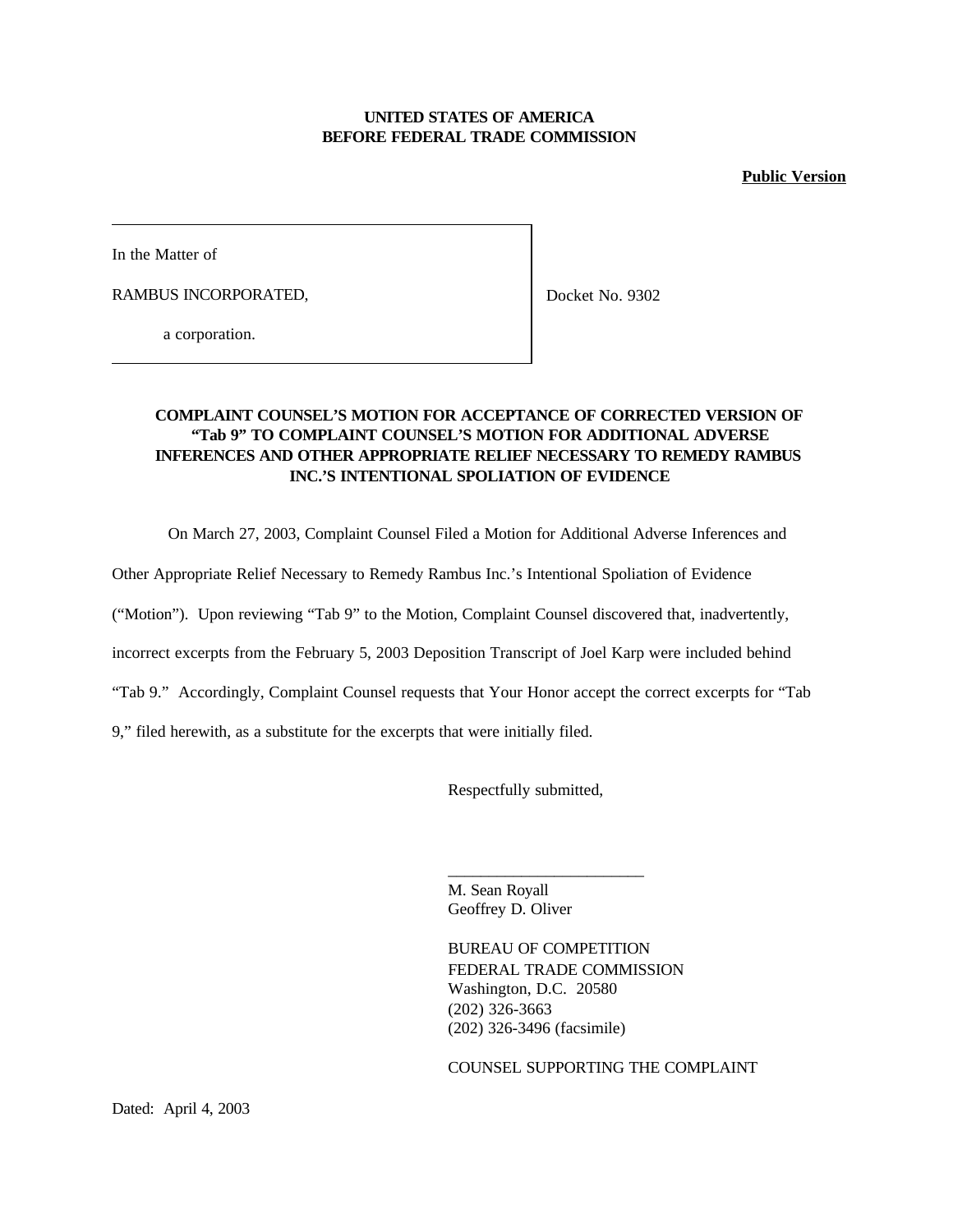### **CERTIFICATE OF SERVICE**

I, Melissa Kassier, hereby certify that on April 4, 2003, I caused a copy of the following materials:

1. Complaint Counsel's Motion for Acceptance of Corrected Version of "Tab 9" to Complaint Counsel's Motion for Additional Adverse Inferences and Other Appropriate Relief Necessary to Remedy Rambus Inc.'s Intentional Spoliation of Evidence,

to be served upon the following persons:

by hand delivery to:

Hon. Stephen J. McGuire Chief Administrative Law Judge Federal Trade Commission 600 Pennsylvania Avenue, NW Washington, DC 20580

and by electronic mail and overnight courier to:

A. Douglas Melamed, Esq. Wilmer, Cutler & Pickering 2445 M Street, NW Washington, DC 20037-1402

Steven M. Perry, Esq. Munger, Tolles & Olson LLP 355 South Grand Avenue 35th Floor Los Angeles, CA 90071

*Counsel for Rambus Incorporated*

Melissa Kassier

\_\_\_\_\_\_\_\_\_\_\_\_\_\_\_\_\_\_\_\_\_\_\_\_\_\_\_